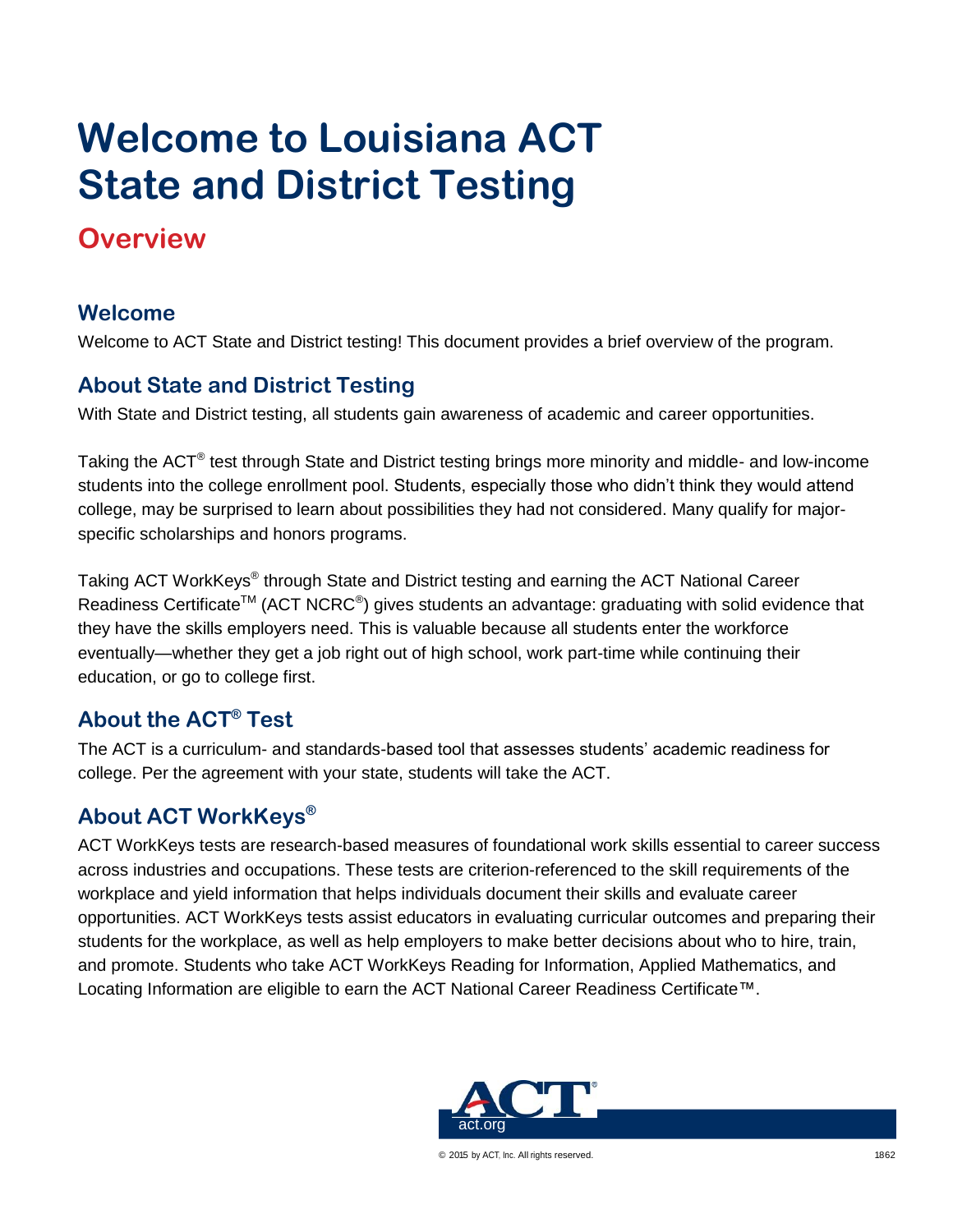# **Terms Used in State and District Testing**

#### **Terms**

Common terms used with State and District testing are explained below.

| <b>Test Coordinator (TC)</b>                                    | The primary point of contact for your school. Responsible for requesting or arranging<br>accommodations, selecting facilities, assigning and training staff, and coordinating and overseeing the<br>administration.                                                                              |  |  |
|-----------------------------------------------------------------|--------------------------------------------------------------------------------------------------------------------------------------------------------------------------------------------------------------------------------------------------------------------------------------------------|--|--|
| <b>Back-up Test</b><br>Coordinator (BU)                         | The individual at your school who assumes the place of the test coordinator if the test coordinator is<br>not able to serve in this role.                                                                                                                                                        |  |  |
| <b>Test Accommodations</b><br>Coordinator (TAC)                 | The individual(s) at your school who may assist the test coordinator by requesting or arranging<br>accommodations, and coordinating the accommodations administration.                                                                                                                           |  |  |
| Establishment                                                   | The process by which your school is set up to participate in State and District testing. The test<br>coordinator provides information to ACT and agrees to the administration's terms and conditions.                                                                                            |  |  |
| PearsonAccess <sup>next</sup>                                   | The web application used by testing staff for various test related activities.                                                                                                                                                                                                                   |  |  |
| Validus                                                         | The Validus Virtual Test Center (VTC) is a web-based user interface used by testing staff to manage<br>and access ACT WorkKeys online tests.                                                                                                                                                     |  |  |
| <b>ACT-Approved</b><br>Accommodations                           | Accommodations on the ACT requested by school staff and approved by ACT in compliance with the<br>Americans with Disabilities Act (ADA) and the Diagnostic and Statistical Manual of Mental Disorders,<br>4th or 5th Edition. Scores achieved using these accommodations are college-reportable. |  |  |
| <b>Test Accessibility and</b><br>Accommodations<br>System (TAA) | An online system used to manage ACT-approved accommodations. TAA is used to submit and check<br>the status of requests, review decision notifications, and view examinee information for planning.                                                                                               |  |  |
| <b>Off-site Testing</b>                                         | Testing at a location other than your school building. ACT must approve the off-site location.                                                                                                                                                                                                   |  |  |
| Enrollment<br>Verification                                      | The process by which the TC verifies the number of students expected to test (standard time and<br>accommodations). ACT uses this figure to ship materials for the ACT.                                                                                                                          |  |  |
| Non-College Reportable<br>Accommodations                        | Accommodations on the ACT ordered by the TC following state or district guidelines. Scores achieved<br>using these accommodations are non-college reportable and used only for district or state purposes.                                                                                       |  |  |
| <b>Training Video</b>                                           | A prerecorded video posted online.                                                                                                                                                                                                                                                               |  |  |
| Q & A Session                                                   | A live webinar you may attend to ask questions about accommodations and test administration.                                                                                                                                                                                                     |  |  |
| Nonsecure<br>Shipment                                           | A shipment from ACT containing materials to prepare for testing such as manuals, supplements,<br>answer documents and pre-id labels.                                                                                                                                                             |  |  |
| Non-Test/Pretest                                                | Non-test information that students enter, such as the address to send score reports.                                                                                                                                                                                                             |  |  |
| <b>Secure Shipment</b><br>(Paper)                               | A shipment from ACT containing secure test booklets and/or alternate formats for paper testing.                                                                                                                                                                                                  |  |  |
| <b>Standard Time</b><br>Administration                          | The test administration using standard timing (no extended testing time, no extended breaks, or<br>additional breaks).                                                                                                                                                                           |  |  |
| <b>Initial Test Date</b><br>(Paper)                             | The first test date for testing with paper materials.                                                                                                                                                                                                                                            |  |  |
| <b>Makeup Test Date</b><br>(Paper)                              | The second test date for testing with paper materials, for examinees who miss the initial test date.                                                                                                                                                                                             |  |  |
| Accommodations<br><b>Testing Window</b><br>(Paper)              | The two-week testing window designated for accommodations testing with paper materials, and other<br>alternate formats such as braille or audio DVDs.                                                                                                                                            |  |  |